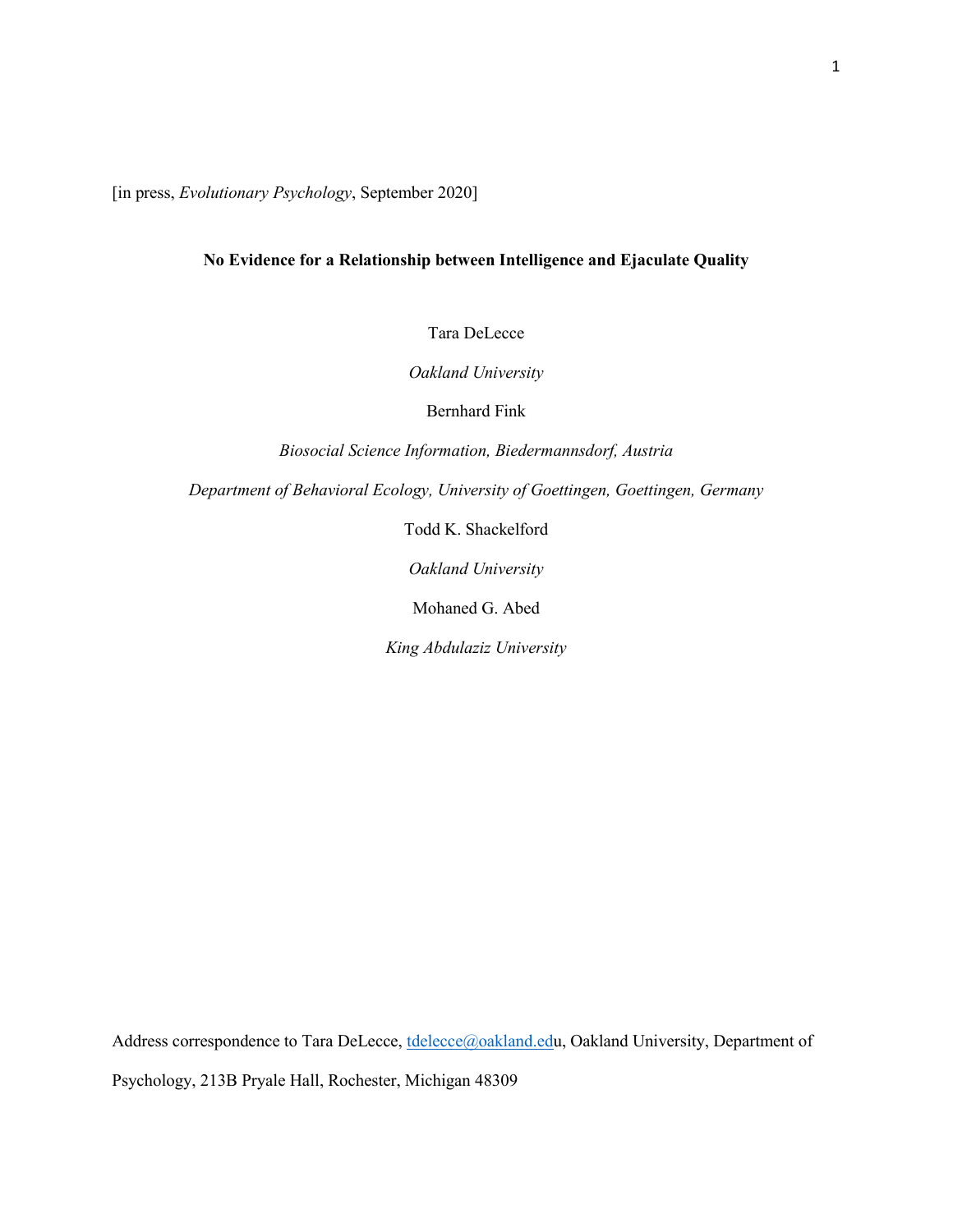#### **Abstract**

Genetic quality may be expressed through many traits simultaneously, and this would suggest a phenotype-wide fitness factor. In humans, intelligence has been positively associated with several potential indicators of genetic quality, including ejaculate quality. We conducted a conceptual replication of one such study (Arden, Gottfredson, Miller, & Pierce, 2009) by investigating the relationship between intelligence (assessed by the Raven Advanced Progressive Matrices Test – Short Form) and ejaculate quality (indexed by sperm count, sperm concentration, and sperm motility) in a sample of 41 men (ages ranging 18 to 33 years;  $M = 23.33$ ;  $SD = 3.60$ ). By self-report, participants had not had a vasectomy, and had never sought infertility treatment. We controlled for several covariates known to affect ejaculate quality (e.g., abstinence duration before providing an ejaculate) and found no statistically significant relationship between intelligence and ejaculate quality; our findings, therefore, do not match those of Arden, Gottfredson, Miller, and Pierce (2009) or those of previous studies. We discuss limitations of this study and the general research area and highlight the need for future research in this area, especially the need for larger data sets to address questions around phenotypic quality and ejaculate quality.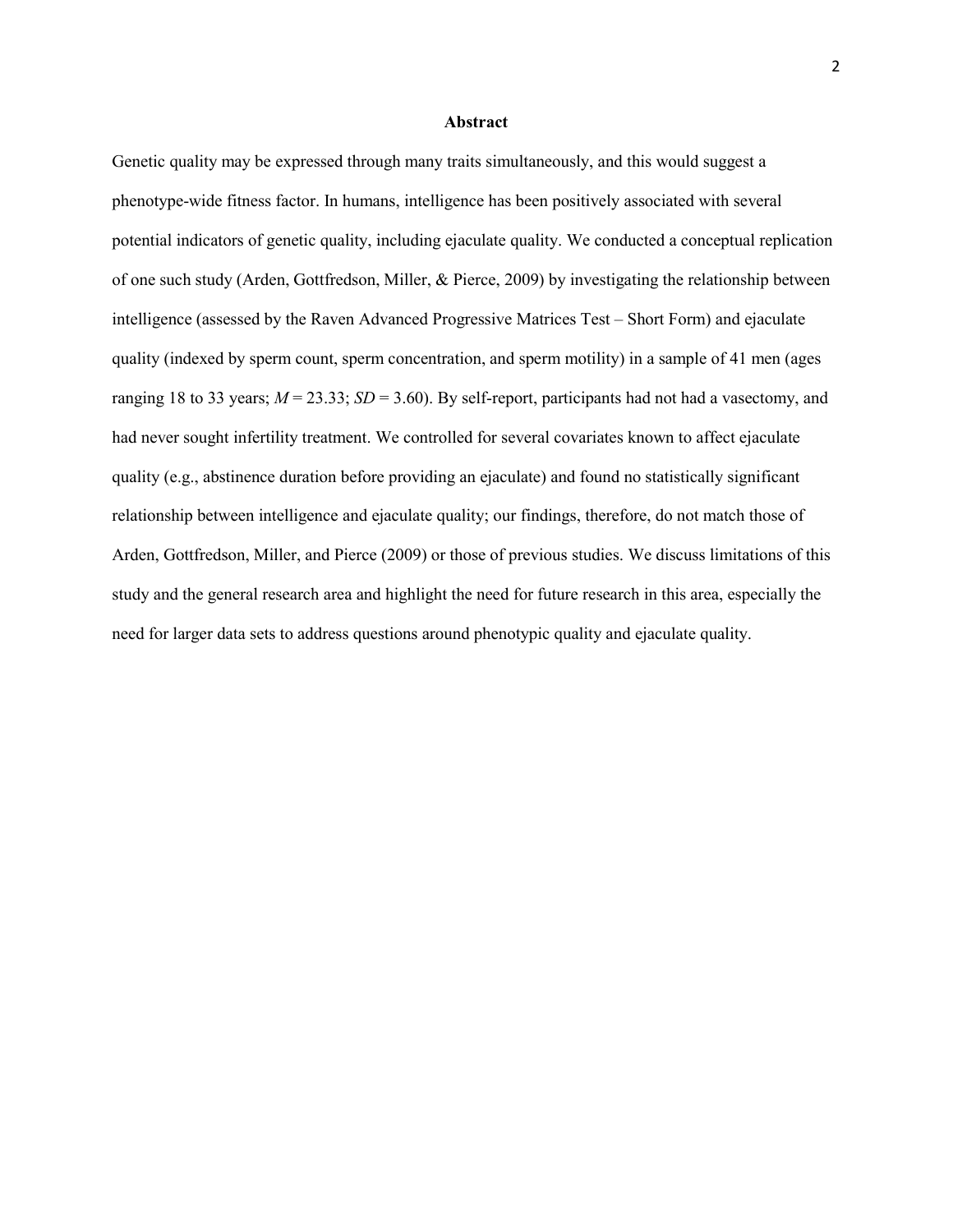#### **No Evidence for a Relationship between Intelligence and Ejaculate Quality**

The nature of the relationship between ejaculate quality and phenotypic traits has been the subject of debate among researchers. Some research suggests a phenotype-wide fitness factor, such that many phenotypic features simultaneously indicate genetic quality (Houle, 2000; Møller & Thornhill, 1997; Pomiankowski & Møller, 1995), which is more broadly the foundation of the phenotype-linked fertility hypothesis. This hypothesis predicts that ejaculate characteristics correlate positively with male phenotype and that females should be able to assess male phenotypic quality as an honest cue of ejaculate quality to ensure high fertilization success (Sheldon, 1994). Thus, phenotypic traits and ejaculate quality should correlate positively, as both indicate genetic quality (Arden, Gottfredson, Miller, & Pierce, 2009). The phenotype-wide fitness factor may reflect mutation load, as mutations have pleiotropic effects on many traits (McGuigan, Petfield, & Blows, 2011). If an individual has a low mutation load, then there would be fewer detrimental effects of that load across a variety of phenotypic traits (Houle, 2000; Miller, 2000).

In some non-human animals, there is evidence that supports the hypothesis of a phenotype-wide fitness factor. For example, in wild Trinidadian guppies (*Poecilia reticulata*), females prefer males with bright orange spots (Houde, 1987) which may reflect good immune function and thus indirect benefits to females who choose brightly colored males (Grether, Kasahara, Kolluru, & Cooper, 2003). Furthermore, ejaculate quality correlates positively with body size and swimming strength during mating displays in male guppies (Matthews, Evans, & Magurran, 1997). In pied flycatchers (*Ficedula hypoleuca*), individuals with more intensely black feathers (thought to reflect overall genetic quality; Slavsgold & Lifjeld, 1992) have longer, more fertile sperm (Calhim, Lampe, Slagsvold, & Birkhead, 2009).

Studies in humans have also documented positive correlations between phenotypic traits and ejaculate quality, suggesting a phenotype-wide fitness factor. Previous research has examined ejaculate quality and its relationship to phenotypic traits such as facial attractiveness, body symmetry, and intelligence (see for a review Jeffrey, Pham, Shackelford, & Fink, 2016). For instance, women's assessments of men's facial attractiveness correlate positively with sperm motility and morphology in a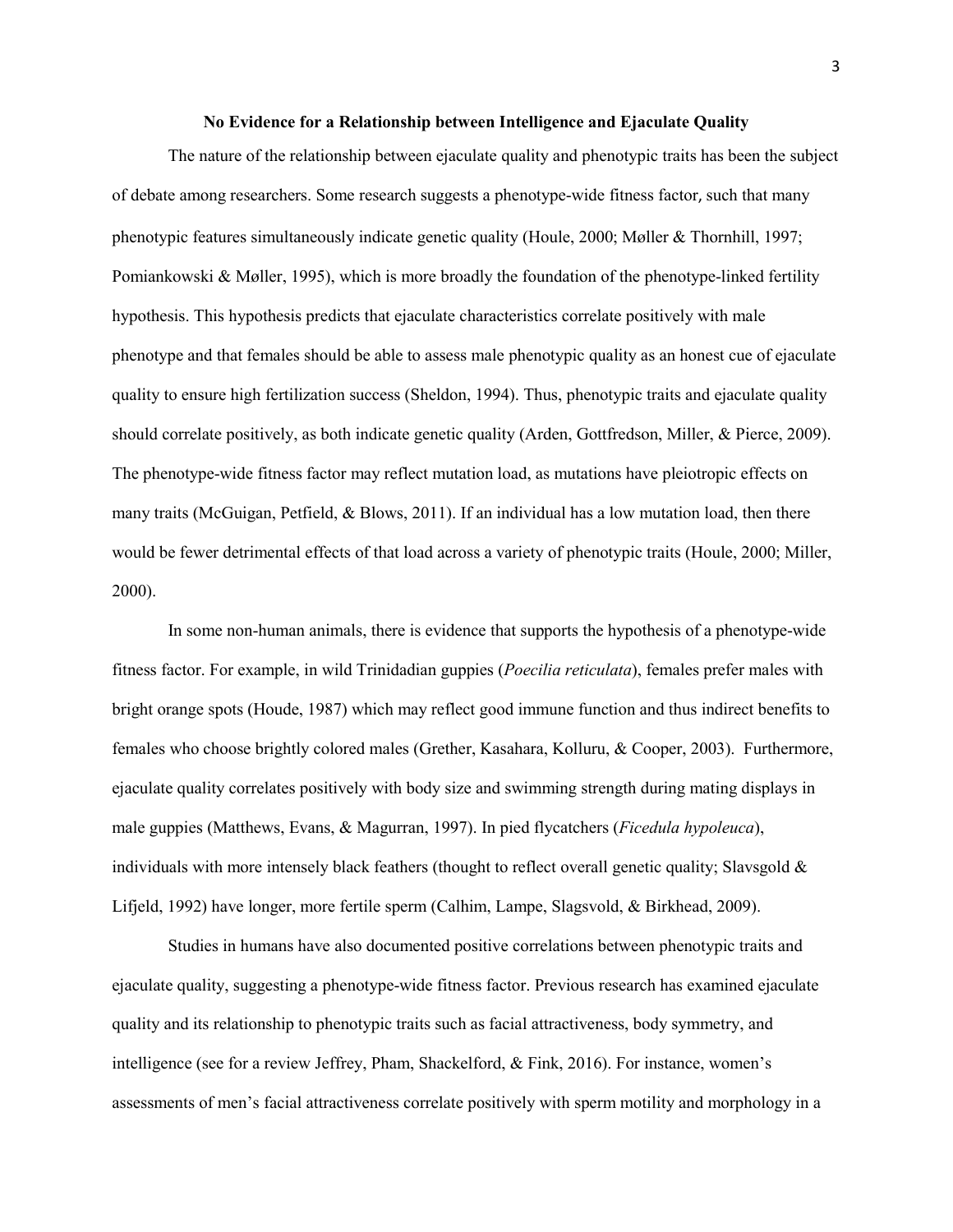sample of Spanish men (Soler et al., 2003). A later study found a positive correlation between an index of ejaculate quality and facial attractiveness ratings (of the same Spanish men) provided by a different sample of men and women (Soler et al., 2014). Other research reports positive associations of intelligence with ejaculate quality (Arden, Gottfredson, Miller, & Pierce, 2009), male fertility (Kolk & Barclay, 2020), overall physical health (Arden, Gottfredson, & Miller, 2009), and height (Silventoinen, Posthuma, van Beijsterveldt, Bartels, & Boomsma, 2006; Sundet, Tambs, Harris, Magnus, & Torjussen, 2005), suggesting that intelligence correlates with an overall fitness factor. However, not all research shows these positive correlations between phenotype quality and ejaculate quality. Simmons and colleagues (2011), for example, found that having a low-pitched voice (an indicator of masculinity) correlated negatively with ejaculate quality. Similarly, Peters and colleagues (2007) found no association between men's physical attractiveness (as rated by women from photographs) and ejaculate quality.

In their study of ejaculate quality and intelligence, Arden, Gottfredson, Miller, and Pierce (2009) operationalized intelligence as a factor score from five intelligence tests: the (1) Verbal and (2) Arithmetic subtests of the Army Classification Battery (Montague, Williams, Gieseking, & Lubin, 1957), the (3) Information and (4) Block Design subtests of the Wechsler Adult Intelligence Scale – Revised (Wechsler, 1981), and the (5) Reading subtest of the Wide Range Achievement Test (Jastak, Bijou, & Jastak, 1965). These tests were used because the authors reported that they were the most psychometrically sound of a broad battery of intelligence measures. Ejaculate quality was operationalized as sperm count, sperm concentration, and sperm motility measured from a single ejaculate produced by masturbation. The researchers controlled for age, abstinence duration (time since most recent ejaculation), body mass index (BMI; calculated as weight in kg/height in m<sup>2</sup>), and self-reported tobacco use, alcohol use, and marijuana use. Because the sample consisted of Vietnam War veterans (*n* = 425), Arden, Gottfredson, Miller, and Pierce (2009) also controlled for exposure to toxins. The results revealed positive zero-order correlations between the calculated general (or "*g"*) factor score of intelligence and all three measures of ejaculate quality. Additionally, the *g* factor score positively predicted all three ejaculate quality measures in regression models that included the relevant covariates.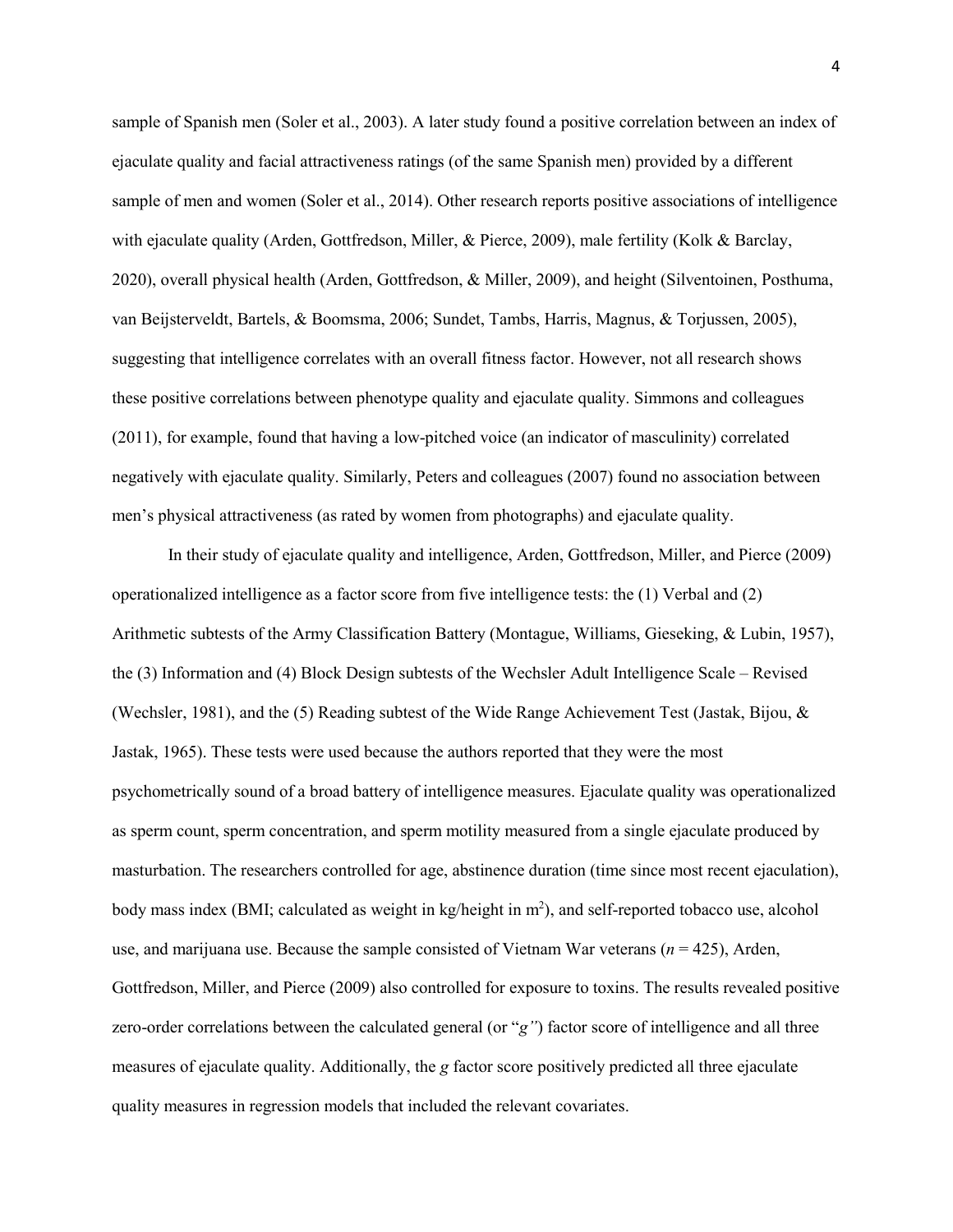Arden, Gottfredson, Miller, and Pierce (2009) concede that a limitation of their study is the use of only one ejaculate per participant, given that ejaculates can vary considerably within individuals due to several factors beyond the assessed covariates (e.g., level of arousal, as higher arousal produces better quality samples; Gerris, 1999; Mallidis, Howard, & Baker, 1991; Schwartz, Laplanche, Jouannet, & David, 1979). The current study is a conceptual replication of Arden, Gottfredson, Miller, and Pierce that addresses this limitation by securing two ejaculates per participant and calculating average values for each ejaculate parameter and each participant. Replications are especially important in light of the recent replication crisis in psychology (Open Science Collaboration, 2015). We used the same measures of ejaculate quality reported by Arden, Gottfredson, Miller, and Pierce (sperm count, sperm concentration, and sperm motility) and measured intelligence with the Raven Advanced Progressive Matrices Test – Short Form (Arthur & Day, 1994). Additionally, we controlled for the relevant ejaculate quality covariates of age, abstinence duration, and BMI.

### **Method**

### **Participants**

The current study reports novel analyses of a subset of data from a larger project (Pham et al., 2018). The original dataset included responses from 66 men, with ages ranging 18 to 34 years (*M* = 22.77;  $SD = 3.83$ ). The original sample consisted of 69.7% Caucasian men, 9.1% African American men, 4.5% Asian men, with the remainder identifying with the ethnic categories of Indian, Hispanic, or other. Only data from men who provided two ejaculate samples (see Procedures) and completed the intelligence measure were included in the current analyses. Thus, the final sample included 41 men attending a Midwestern university in the United States, with ages ranging 18 to 33 years ( $M = 23.33$ ;  $SD = 3.60$ ; 78.0% of the sample was Caucasian, with Asian representing the second-most commonly reported ethnicity at 7.3%; see Pham et al., 2018). By self-report, participants had not had a vasectomy, had never sought infertility treatment, and were currently in a committed, heterosexual, sexually active relationship for at least six months (range 6 to 123 months;  $M = 33.54$ ;  $SD = 25.57$ ). Thus, exclusion criteria included fertility issues, being single, and identifying as non-heterosexual.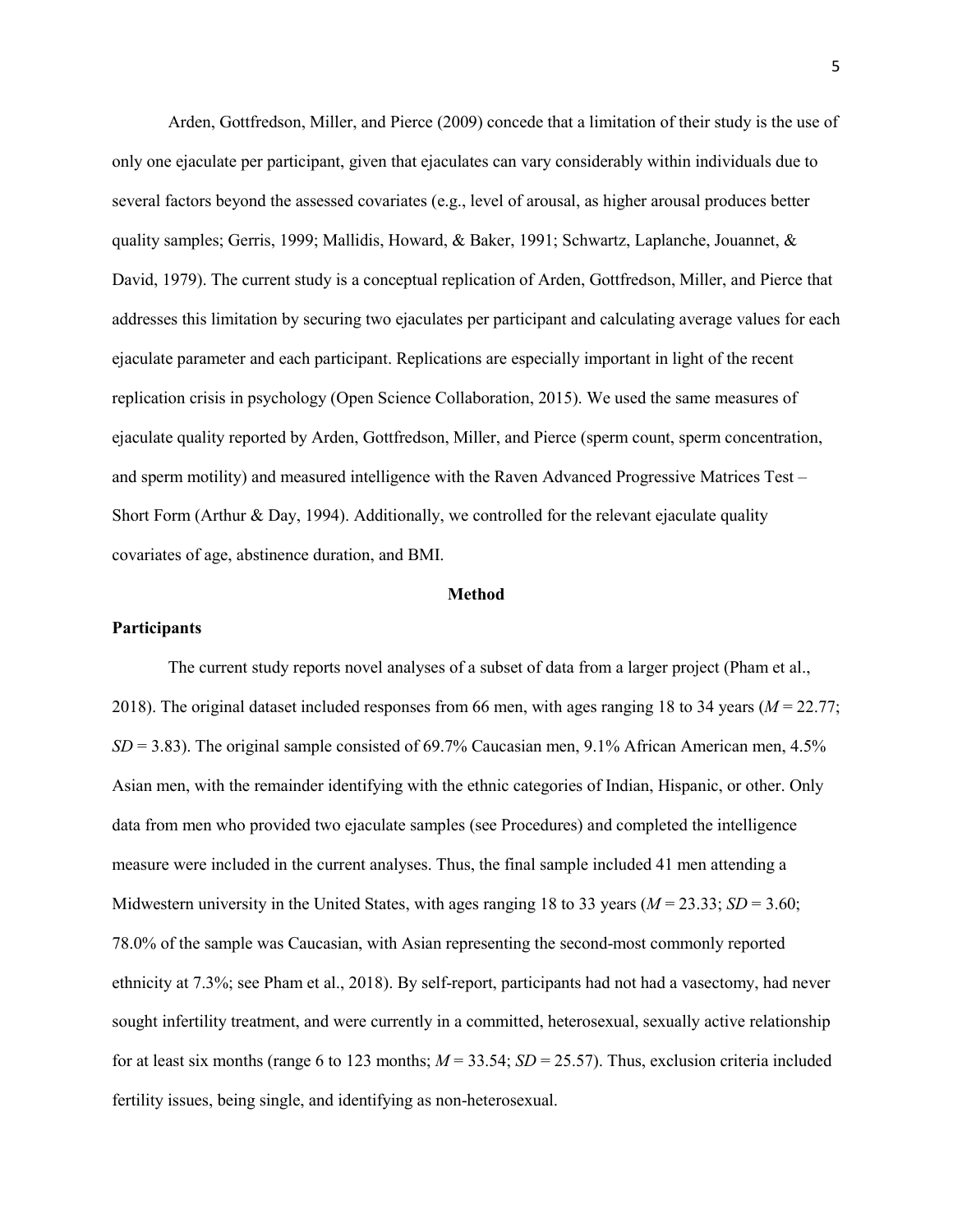### **Measures**

**Intelligence.** Intelligence was measured with the Raven Advanced Progressive Matrices Test – Short Form (Raven-SF; Arthur & Day, 1994). Since the original study consisted of a battery of other questionnaires unrelated to intelligence (see procedures), the Raven-SF was used because it is easy to administer in a timely manner. Under these circumstances, the short form reduces fatigue from completing multiple surveys in one sitting. The Raven-SF test consists of 12 matrix or design problems and individual scores are summed to calculate a final score. Every correct problem counts as one point, for a maximum of 12 points. Previous research using the Raven-SF reported Cronbach's alpha reliabilities between .58 and .66 (Arthur, Tubre, Paul, & Sanchez-Ku, 1999) and the full version has an internal consistency of .90 (Raven, Court, & Raven, 1994). In the current study, alpha was .59.

**Ejaculate quality.** Ejaculate quality was assessed using the Semen Quality Analyzer (SQA-V; Medical Electronic Systems, Los Angeles, California, US), a fully automated machine that analyzes ejaculates along with several clinical parameters (see Pham et al., 2018, for details). Sperm count is the number of motile sperm in the ejaculate (in millions); sperm concentration is the number of sperm (in M/ml of ejaculate); and sperm motility is the percentage of progressively motile sperm. Upon receipt of the participant's masturbatory ejaculate, the ejaculate was syringed into a proprietary measurement capillary, which was inserted into a chamber in the SQA-V for automatic analysis. After completion of the automated analysis, all materials that directly contacted the ejaculate were discarded in a biohazard waste container. In a previous study, the two ejaculate samples from each participant were examined for differences using a Wilcoxon signed-rank test, which revealed no significant differences (see Pham et al., 2018). We also correlated each parameter across the two ejaculates provided by each participant. Each parameter was moderately correlated across the two ejaculates (average Spearman's *ρ* = 0.44; *p* < 0.05). For parsimony and reportorial efficiency, we averaged parameters estimated from the two ejaculates for each participant. We verified that those ejaculate parameters were within the reference values for fertile ejaculate characteristics provided by the World Health Organization (see Pham et al., 2018, for details).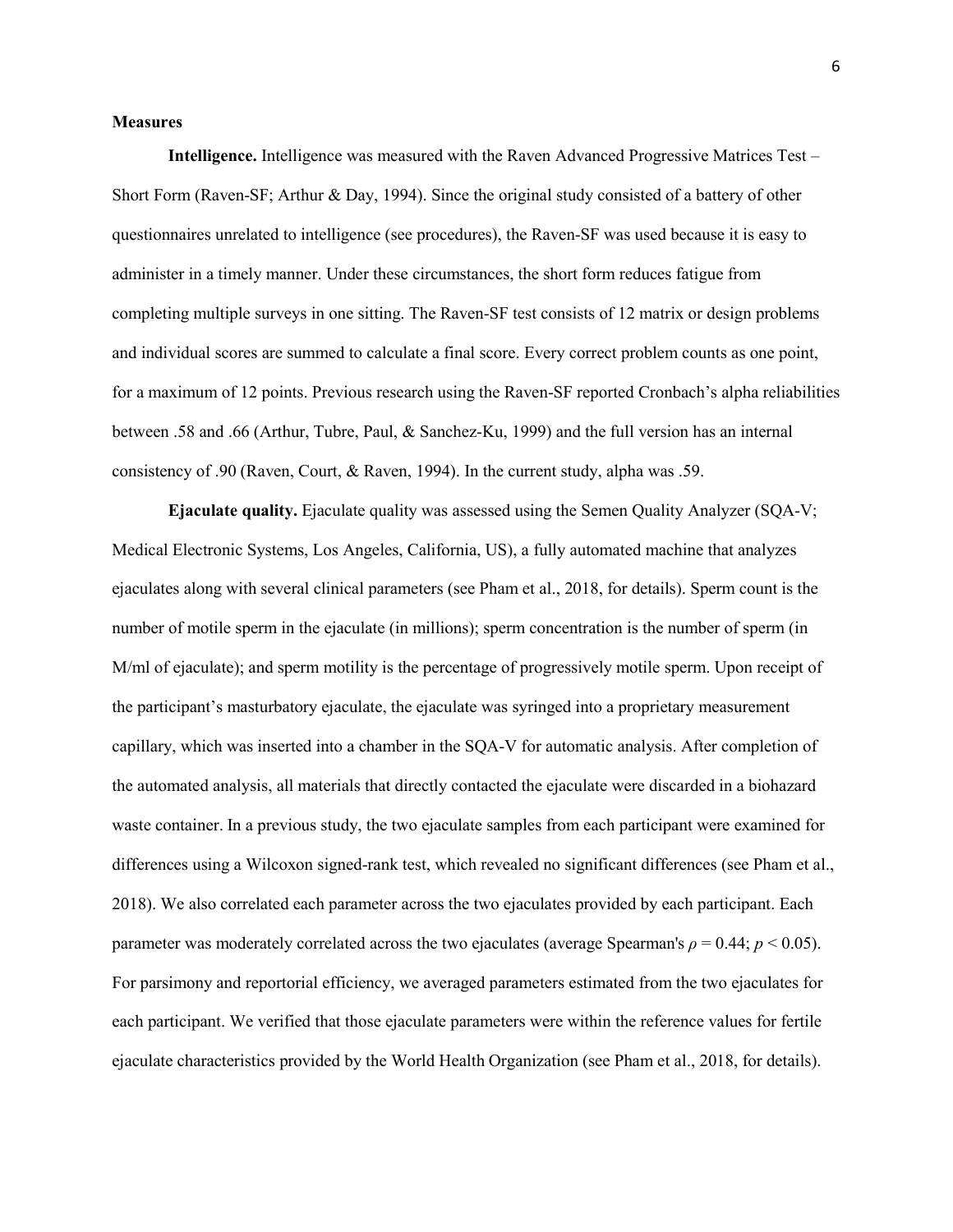**Covariates.** We assessed several covariates known to affect ejaculate quality: age, body mass index (BMI), and abstinence duration. Some ejaculate parameters vary over the lifespan—for example, the number of sperm in an ejaculate decreases with age (Cooper et al., 2010; Ng et al., 2004). Additionally, obesity is associated with infertility in men; BMI, for example, is negatively associated with sperm count (Eisenberg et al., 2013). Moreover, some ejaculate parameters are affected by abstinence duration prior to ejaculation; for example, rapid and repeated ejaculation reduces sperm number in subsequent ejaculates (Hopkins, Sepil, & Wigby, 2017).

#### **Procedures**

All procedures were approved by the institutional review board of the university where data were collected. Participants were recruited via advertisements posted on bulletin boards on the local university campus. They contacted the laboratory to schedule three in-person sessions. In Session 1, participants were escorted to a private room and completed a survey containing several self-report questionnaires unrelated to the current report (measures of personality, relationship investment and satisfaction, mate retention tactics, developmental and life history, risk of infidelity, and sociosexual orientation). Then, the researchers collected several anthropometric measurements (body height and weight, testes size and weight [self-measured at home], head circumference, biceps circumference, waist-to-hip ratio, shoulderto-hip ratio, and handgrip strength; see also DeLecce et al., 2020; Pham, et al., 2018). During Session 1, participants received materials required to collect and transport two masturbatory ejaculates in two scheduled sessions (i.e., Sessions 2 and 3). The materials included a non-latex, non-spermicidal condom, a plastic twist-tie, a screw-top specimen container, a biohazard Ziploc bag, and aluminum foil.

Participants were instructed to abstain from ejaculating for at least 48 hours prior to each masturbatory session, following World Health Organization (2010) guidelines. Participants were asked to masturbate without the help of their partner and to not use any materials that we did not provide (e.g., pornography, lubricant). Participants masturbated to ejaculation in a private location of their choosing while wearing the provided condom. After ejaculation, participants sealed the condom and delivered it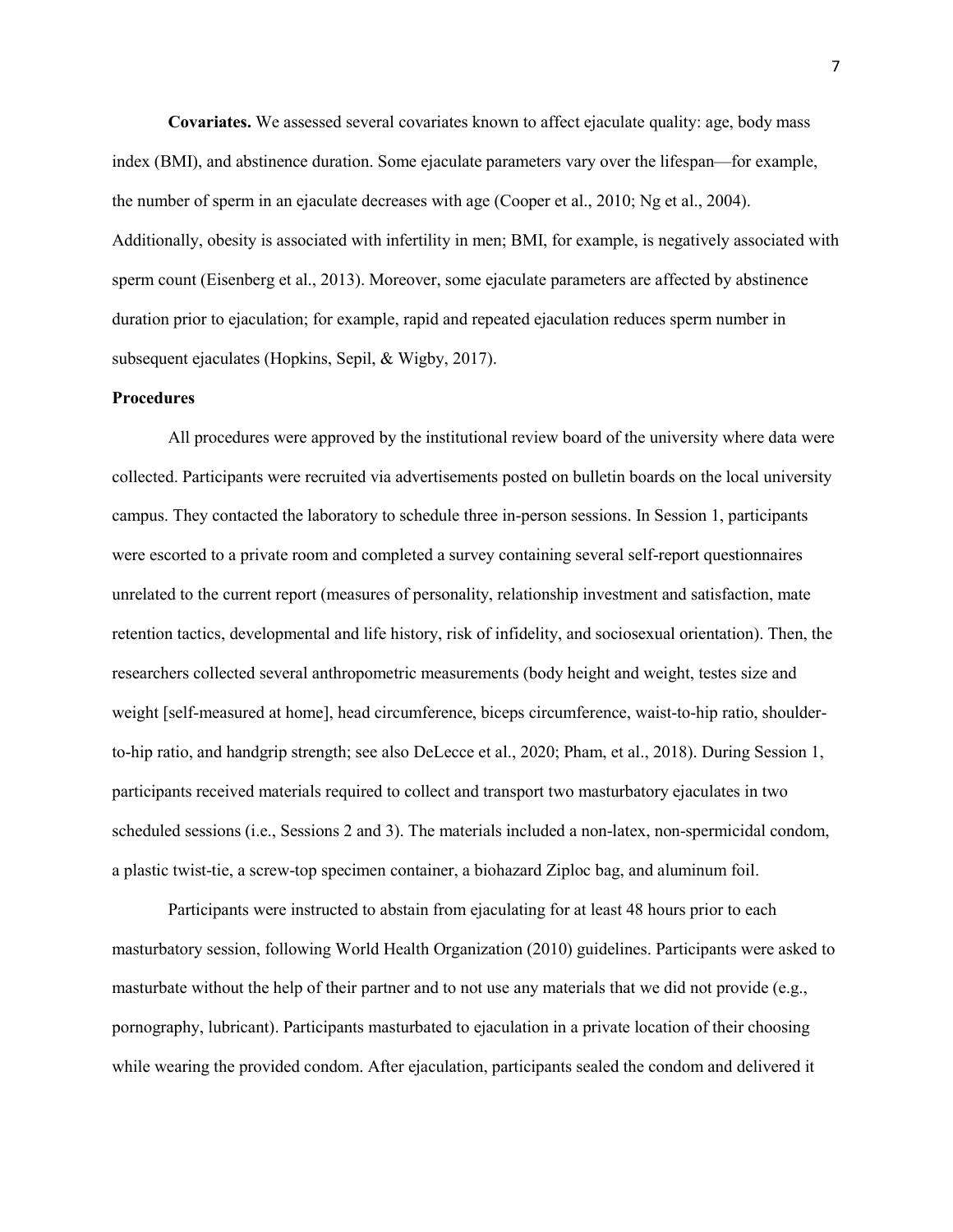(within one hour of ejaculation) to the laboratory. Participants provided written consent, were informed about the purpose of the study at Session 1, and received US\$25 after each session.

### **Data analysis**

We generated descriptive statistics and evaluated skew and kurtosis of dependent and independent variables. Due to non-normality in some variables, we calculated Spearman's zero-order correlations between all target variables: sperm count, sperm concentration, sperm motility, intelligence, abstinence period, age, and BMI. To control for the possible effects of the covariates known to affect ejaculate quality (abstinence period, age, and BMI), we calculated Spearman's partial correlations between the three ejaculate parameters and intelligence. Lastly, we calculated exploratory Spearman's zero-order and partial correlations between the same variables for the data provided by the 61 men that produced at least one ejaculate sample.

#### **Results**

Table 1 presents descriptive statistics for the target variables. Because the ejaculate parameters deviated from normal distributions (as indicated by a Shapiro-Wilk's test; see DeLecce, et al, 2020), we calculated Spearman correlations for zero-order correlations (Fowler, 1987). There were no statistically significant correlations between intelligence and sperm count, sperm concentration, or sperm motility. Considering the covariates of age, abstinence duration, and BMI in partial correlations between intelligence and sperm count, sperm concentration, and sperm motility also revealed no statistically significant associations. Table 2 reports zero-order and partial correlations between ejaculate quality measures, intelligence, and covariates (The same pattern of results obtained with a linear mixed model analysis, the results of which are available from the first author on request).

For exploratory purposes, we also calculated correlations between ejaculate parameters and intelligence for the sample of 61 men who provided at least one ejaculate sample. There were no significant zero-order Spearman's correlations between intelligence and sperm count, sperm concentration, or sperm motility (see Table 3). After conducting partial correlations controlling for the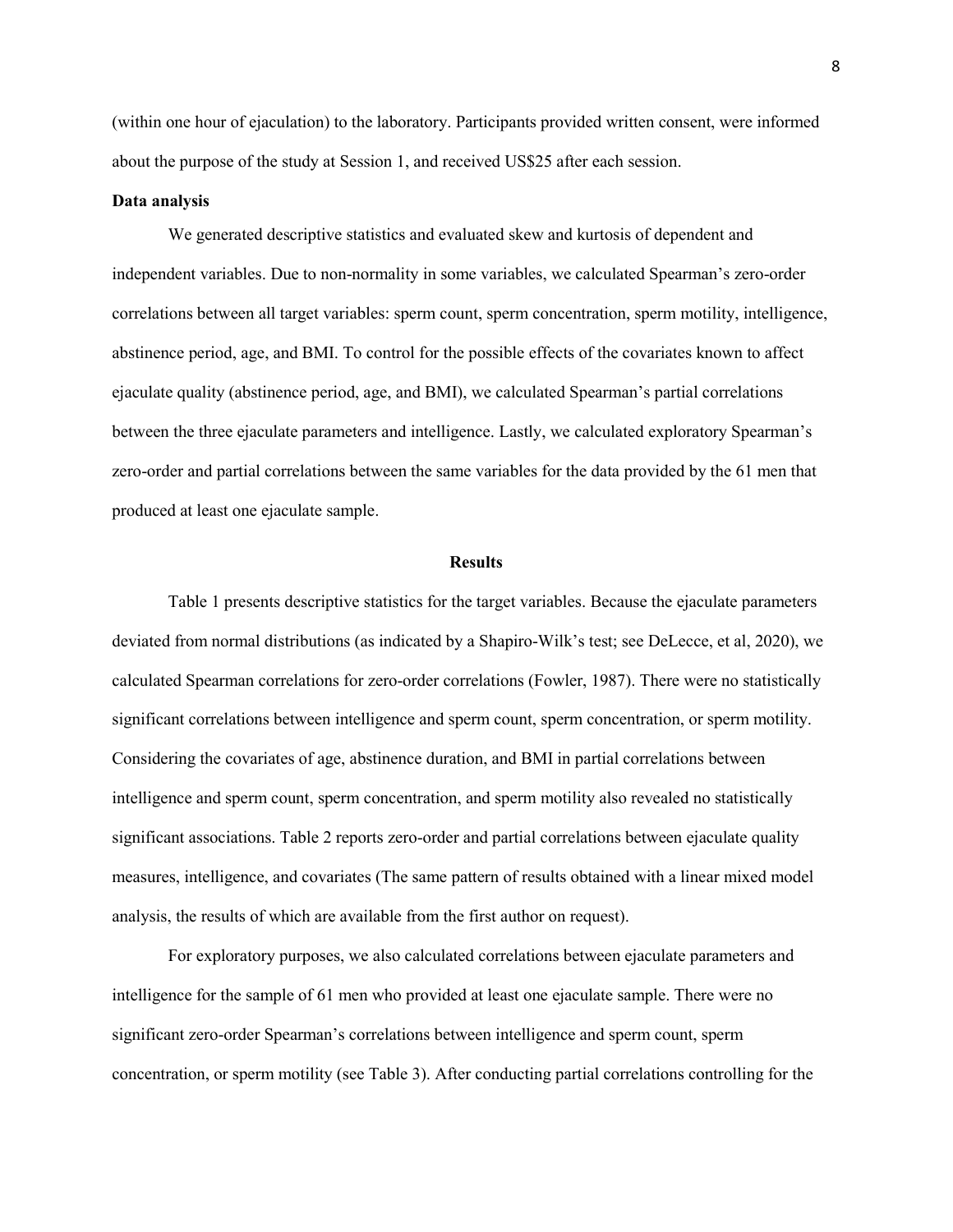same covariates of age, BMI, and abstinence period, there were still no significant correlations between intelligence and sperm count, sperm concentration, or sperm motility (see Table 3).

#### **Discussion**

As a test of the hypothesis of a phenotype-wide fitness factor (Arden, Gottfredson, & Miller, 2009), we investigated whether intelligence correlates positively with ejaculate quality. Arden, Gottfredson, Miller, and Pierce (2009) reported that intelligence (a composite measure of five intelligence tests) positively correlated with sperm count, sperm concentration, and sperm motility. The results of our conceptual replication do not match those reported by Arden, Gottfredson, Miller, and Pierce as we did not detect significant associations between intelligence and any of the ejaculate quality measures (i.e., sperm count, sperm concentration, and sperm motility).

There are several possible reasons why the current research failed to replicate the results reported by Arden, Gottfredson, Miller, and Pierce (2009), given the differences in the design of the two studies. Arden, Gottfredson, Miller, and Pierce secured a single ejaculate from each participant, whereas we secured two ejaculates from each participant. We then calculated the average for each parameter across the two ejaculates and used the average values in tests of relationships with intelligence. Because ejaculate parameters are known to exhibit within-individual variability (Mallidis, Howard, & Baker, 1991; Schwartz, Laplanche, Jouannet, & David, 1979), the null relationships we identified may be attributable to the use of averaged and, therefore, more representative ejaculate parameters.

Arden, Gottfredson, Miller, and Pierce (2009) investigated a sample of veterans, whereas in the current study we investigated a sample of college students. These are different populations, and the relationships of interest may not manifest in the same way in these different groups. One reason there could be a problem with generalizability across these populations is the difference in age ranges despite using age as a covariate in both cases. Arden, Gottfredson, Miller, and Pierce reported an age range of 31- 44 years, whereas the current study included participants with an age range of 18-33 years. Some ejaculate parameters vary over the lifespan—for example, the number of sperm in an ejaculate decreases with age (Cooper et al., 2010; Ng et al., 2004).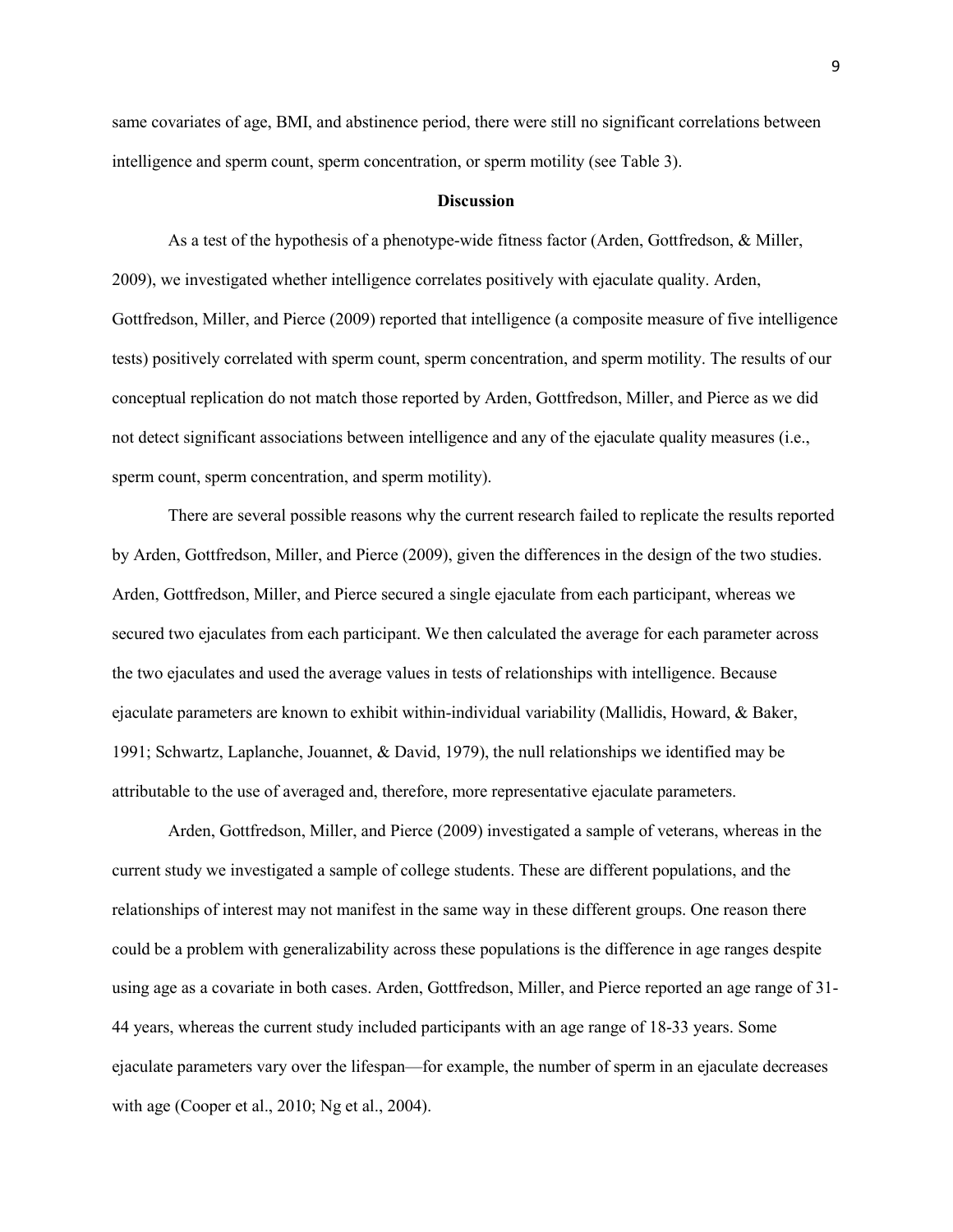Perhaps if genetic quality correlates with both intelligence and ejaculate quality via mutation load, those of higher phenotypic quality can better withstand the detriments associated with senescence. In this case, the relationship between ejaculate quality and intelligence provides a more reliable signal of genetic quality with increasing age. Evidence in mute swans (*Cygnus olor)* indicates that a decline in reproductive performance due to senescence is moderated by individual differences (McCleery, Perrins, Sheldon, & Charmantier, 2008). Perhaps a similar mechanism applies to humans. Thus, future research should use similar age ranges rather than two different ranges to control for this possibility. The latter study design may complicate the ability to draw definitive conclusions on the relationship between ejaculate quality and intelligence.

An important limitation of the current research is the small sample of 41 men, as small sample sizes increase the risk of both Type I and Type II errors. Our analyses, therefore, may have lacked sufficient power to detect the small effect sizes,  $r = .14$  to .19, reported by Arden, Gottfredson, Miller, and Pierce (2009). Small sample sizes are a recurrent limitation of psychological research investigating ejaculate quality (e.g., Baker & Bellis, 1989; Pook et al., 2005), perhaps due to difficulties recruiting participants outside a clinical setting. Arden, Gottfredson, Miller, and Pierce analyzed data from a sample of 425 men, which afforded the analyses over 80% power to detect small effects. However, it is important to note that the correlation coefficients we obtained were similar in magnitude to those reported by Arden, Gottfredson, Miller, and Pierce, ranging from -.18 to .30, and the repeated-measures nature of our study gave it greater power despite the small sample size. Nevertheless, future research should investigate the relationship between intelligence and ejaculate quality using sufficiently large samples, as such small effect sizes for the relationship between ejaculate quality and intelligence may be negligible in terms of significance after multiple tests of this relationship.

In conclusion, we investigated the relationship between intelligence and ejaculate quality to replicate conceptually research reported by Arden, Gottfredson, Miller, and Pierce (2009). We did not find evidence consistent with a phenotype-wide fitness factor; instead, we identified no significant associations between intelligence and ejaculate quality. This is an under-investigated area that requires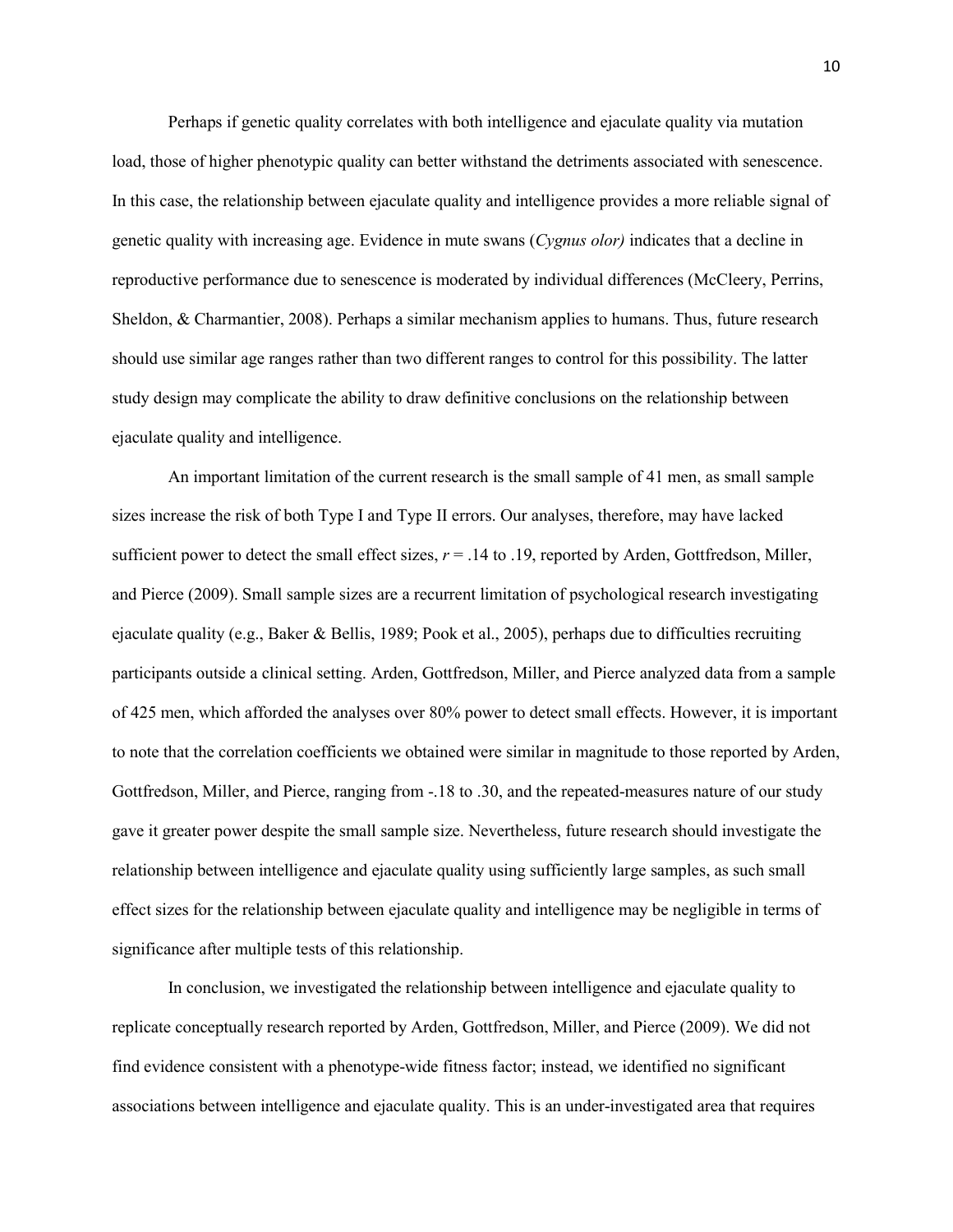additional research, thus we hesitate to advance any firm conclusions about the phenotype-wide fitness factor in humans and whether and how it might relate to ejaculate quality. An ideal study might include a composite measure of intelligence, perhaps including both the Wechsler (as it is the most frequently used intelligence test across cultures; Weschler, 1981) and Raven (Arthur & Day, 1994) measures, as well as the incorporation of more than one ejaculate per participant using a sufficiently large sample to detect small effects with 80% power. An estimate of the sample size required to reach this level of power suggests at least 153 participants.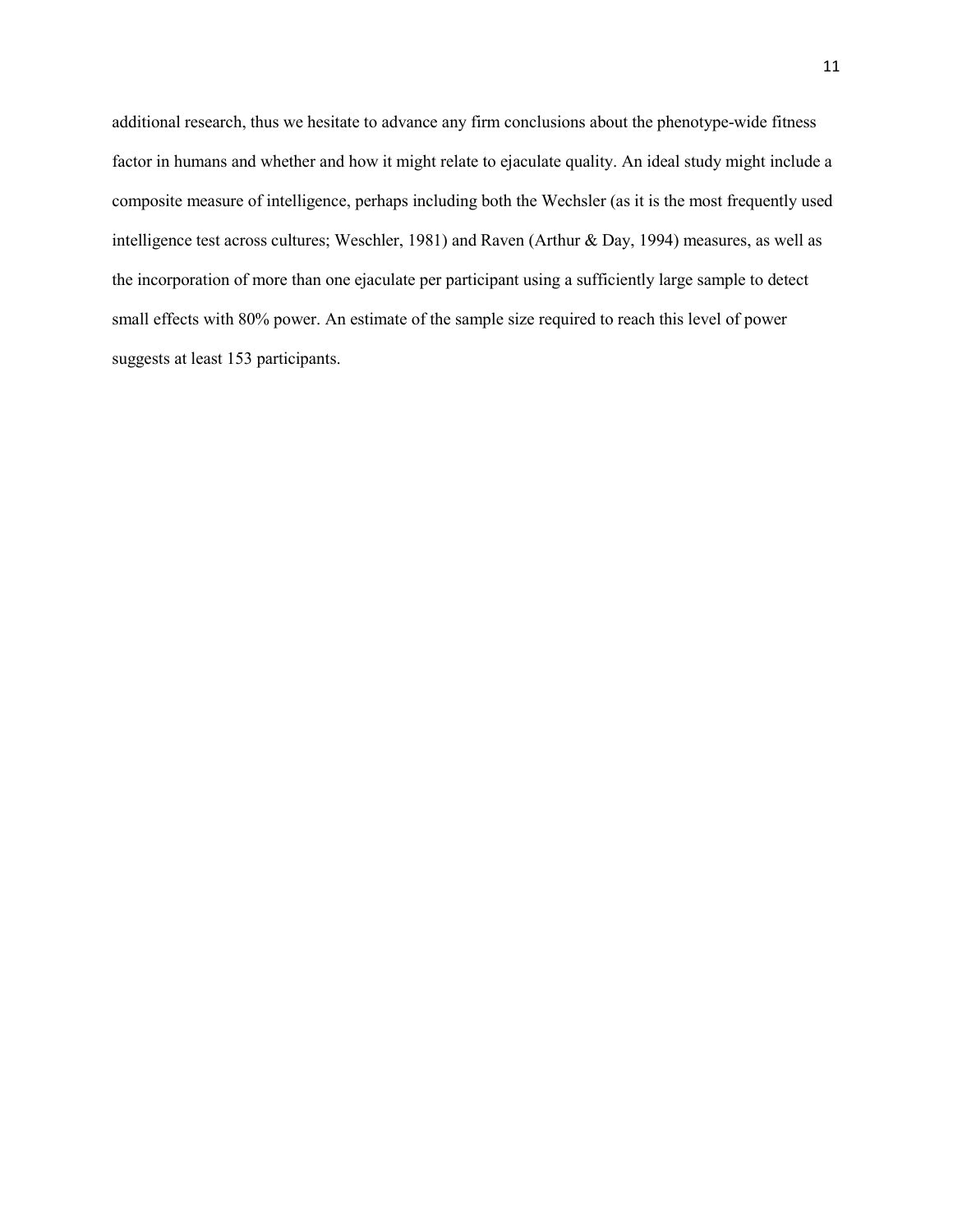#### **References**

- Arden, R., Gottfredson, L. S., & Miller, G. (2009). Does a fitness factor contribute to the association between intelligence and health outcomes? Evidence from medical abnormality counts among 3654 US Veterans. *Intelligence*, *37*, 581-591.
- Arden, R., Gottfredson, L. S., Miller, G., & Pierce, A. (2009). Intelligence and semen quality are positively correlated. *Intelligence*, *37*, 277-282.
- Arthur Jr, W., & Day, D. V. (1994). Development of a short form for the Raven Advanced Progressive Matrices Test. *Educational and Psychological Measurement*, *54*, 394-403.
- Arthur Jr, W., Tubre, T. C., Paul, D. S., & Sanchez-Ku, M. L. (1999). College-sample psychometric and normative data on a short form of the Raven Advanced Progressive Matrices Test. *Journal of Psychoeducational Assessment*, *17*, 354-361.
- Baker, R. R., & Bellis, M. A. (1989). Number of sperm in human ejaculates varies in accordance with sperm competition theory. *Animal Behaviour*, *37*, 867-869.
- Brouwers, S. A., Van de Vijver, F. J., & Van Hemert, D. A. (2009). Variation in Raven's Progressive Matrices scores across time and place. *Learning and Individual Differences*, *19*, 330-338.
- Calhim, S., Lampe, H. M., Slagsvold, T., & Birkhead, T. R. (2009). Selection on sperm morphology under relaxed sperm competition in a wild passerine bird*. Biology Letters, 5*, 58-61.
- Cooper, T. G., Noonan, E., Eckardstein, J. A., Baker, H. W. G., Behre, H. M., Haugen, T. B., Kruger, T., Wang, C., Mbizvo, M. T. & Vogelsong, K. M., (2010). World Health Organization reference values for human semen characteristics. *Human Reproductive Update, 16,* 231-245.
- DeLecce, T., Lopes, G. S., Zeigler-Hill, V., Welling, L. L., Shackelford, T. K., & Abed, M. G. (2020). A preliminary but methodologically improved investigation of the relationships between major personality dimensions and human ejaculate quality. *Personality and Individual Differences*, *153*, 109614.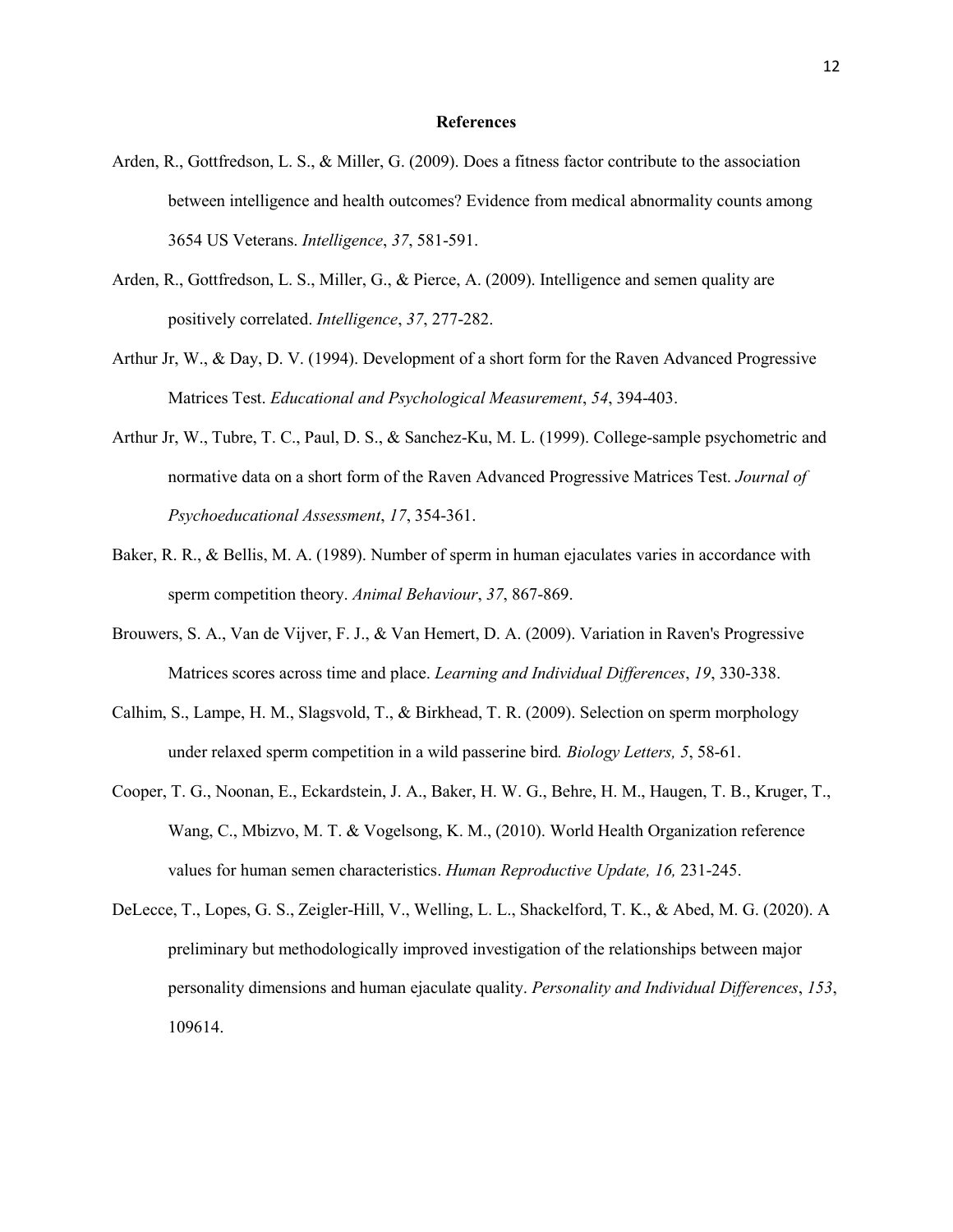- Eisenberg, M. L., Kim, S., Chen, Z., Sundaram, R., Schisterman, E. F., & Buck Louis, G. M. (2013). The relationship between male BMI and waist circumference on semen quality: data from the LIFE study. *Human Reproduction*, *29*, 193-200.
- Fowler, R. (1987). Power and robustness in product-moment correlation. *Applied Psychological Measurement, 11*, 419-428.
- Gerris, J. (1999). Methods of semen collection not based on masturbation or surgical sperm retrieval. *Human Reproduction Update*, *5*, 211-215.
- Grether, G. F., Kasahara, S., Kolluru, G. R., & Cooper, E. L. (2004). Sex–specific effects of carotenoid intake on the immunological response to allografts in guppies (Poecilia reticulata). *Proceedings of the Royal Society of London. Series B: Biological Sciences*, *271*, 45-49.
- Hopkins, B. R., Sepil, I., & Wigby, S. (2017). Seminal fluid. *Current Biology*, *27*, 404-405.
- Houde, A. E. (1987). Mate choice based upon naturally occurring color-pattern variation in a guppy population. *Evolution*, *41*, 1-10.
- Houle, D. (2000, October). Is there a *g* factor for fitness? In *Novartis Foundation Symposium* (pp. 149- 159). Chichester; New York; John Wiley; 1999.
- Jastak, J. F., Bijou, S. W., & Jastak, S. R. (1965). *Wide Range Achievement Test: Reading, spelling, arithmetic from pre-school to college*. Guidance Associates.
- Jeffery, A. J., Pham, M. N., & Shackelford, T. K., & Fink, B. (2016). Does human ejaculate quality relate to phenotypic traits? *American Journal of Human Biology, 38*, 318-329.
- Kolk, M., & Barclay, K. (2020). *Do income and marriage mediate the relationship between cognitive ability and fertility? Data from Swedish taxation and conscriptions registers for men born 1951- 1967* (No. WP-2020-010). Max Planck Institute for Demographic Research, Rostock, Germany.
- Mallidis C., Howard, E. J., & Baker, H. W. (1991). Variation of semen quality in normal men. *International Journal of Andrology, 14*, 99-107.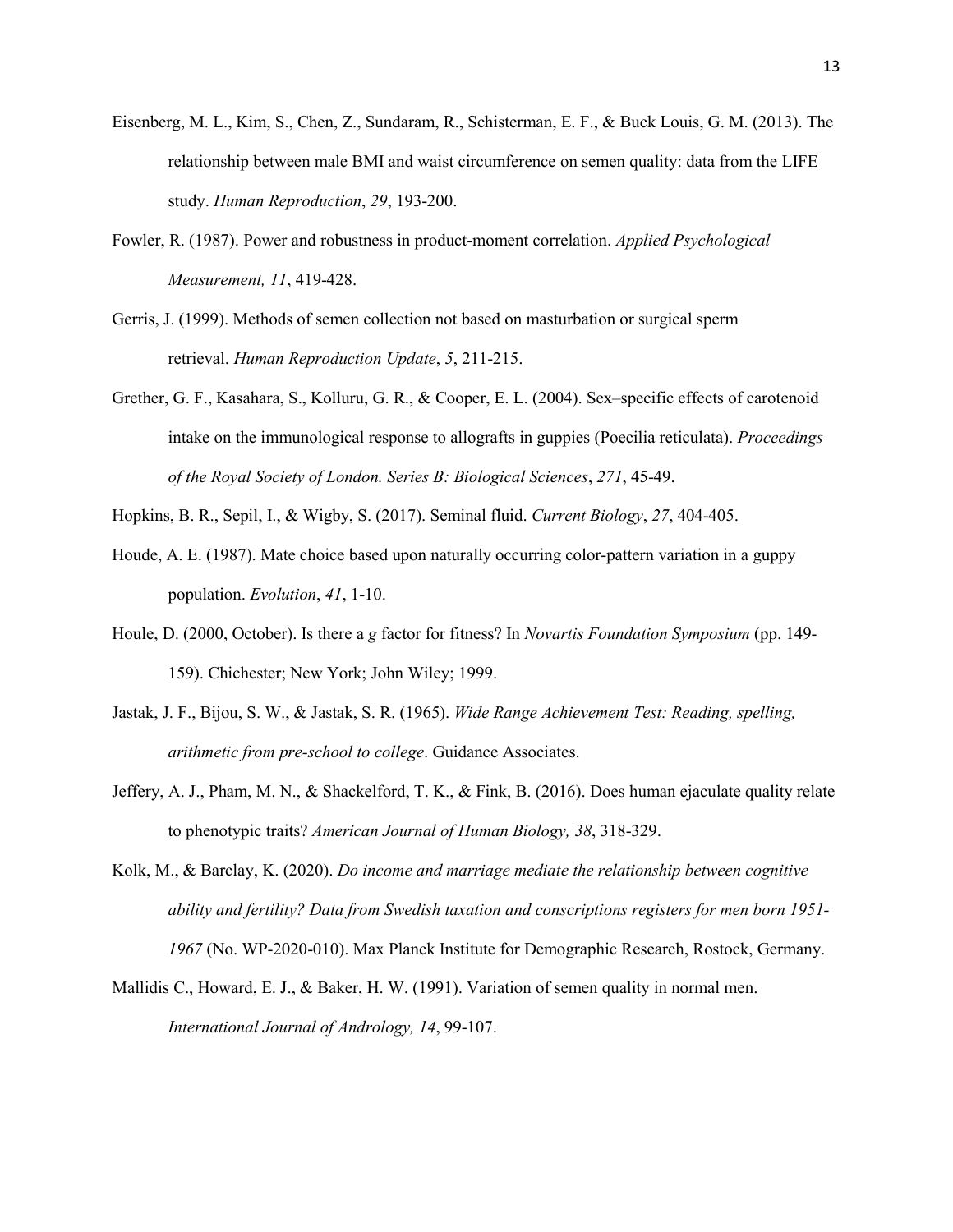- Matthews, I. M., Evans, J. P., & Magurran, A. E. (1997). Male display rate reveals ejaculate characteristics in the Trinidadian guppy. *Proceedings of the Royal Society of London, Series B: Biological Sciences, 264*, 695-700.
- McCleery, R. H., Perrins, C. M., Sheldon, B. C., & Charmantier, A. (2008). Age-specific reproduction in a long-lived species: the combined effects of senescence and individual quality. *Proceedings of the Royal Society B: Biological Sciences*, *275*, 963-970.
- McGuigan, K., Petfield, D., & Blows, M. W. (2011). Reducing mutation load through sexual selection on males. *Evolution: International Journal of Organic Evolution*, *65*, 2816-2829.
- Miller, G. (2000). Mental traits as fitness indicators: Expanding evolutionary psychology's adaptationism. *Annals of the New York Academy of Sciences*, *907*, 62-74.
- Møller, A. P., & Thornhill, R. (1997). A meta-analysis of the heritability of developmental stability. *Journal of Evolutionary Biology*, *10*, 1-16.
- Montague, E. K., Williams, H. L., Lubin, A., & Gieseking, C. F. (1957). Army tests for assessment of intellectual deficit. *United States Armed Forces Medical Journal*, *8*, 883-892.
- Ng, K. K., Donat, R., Chan, L., Lalak, A., Di Pierro, I., & Handelsman, D. J. (2004). Sperm output of older men. *Human Reproduction*, *19*, 1811-1815.
- Open Science Collaboration. (2015). Estimating the reproducibility of psychological science. *Science*, *349*(6251), aac4716.
- O'Leary, U. M., Rusch, K. M., & Guastello, S. J. (1991). Estimating age-stratified WAIS-R IQS from scores on the Raven's Standardized Progressive Matrices. *Journal of Clinical Psychology, 47,*  277-284.
- Peters, M., Rhodes, G., & Simmons, L.W. (2007). Does attractiveness in men provide clues to semen quality? *Journal of Evolutionary Biology, 21*, 572–579.
- Pham, M. N., Barbaro, N., Holub, A. M., Holden, C. J., Mogilski, J. K., Lopes, G. S., ... & Welling, L. L. (2018). Do men produce higher quality ejaculates when primed with thoughts of partner infidelity? *Evolutionary Psychology*, *16*, 1474704918757551.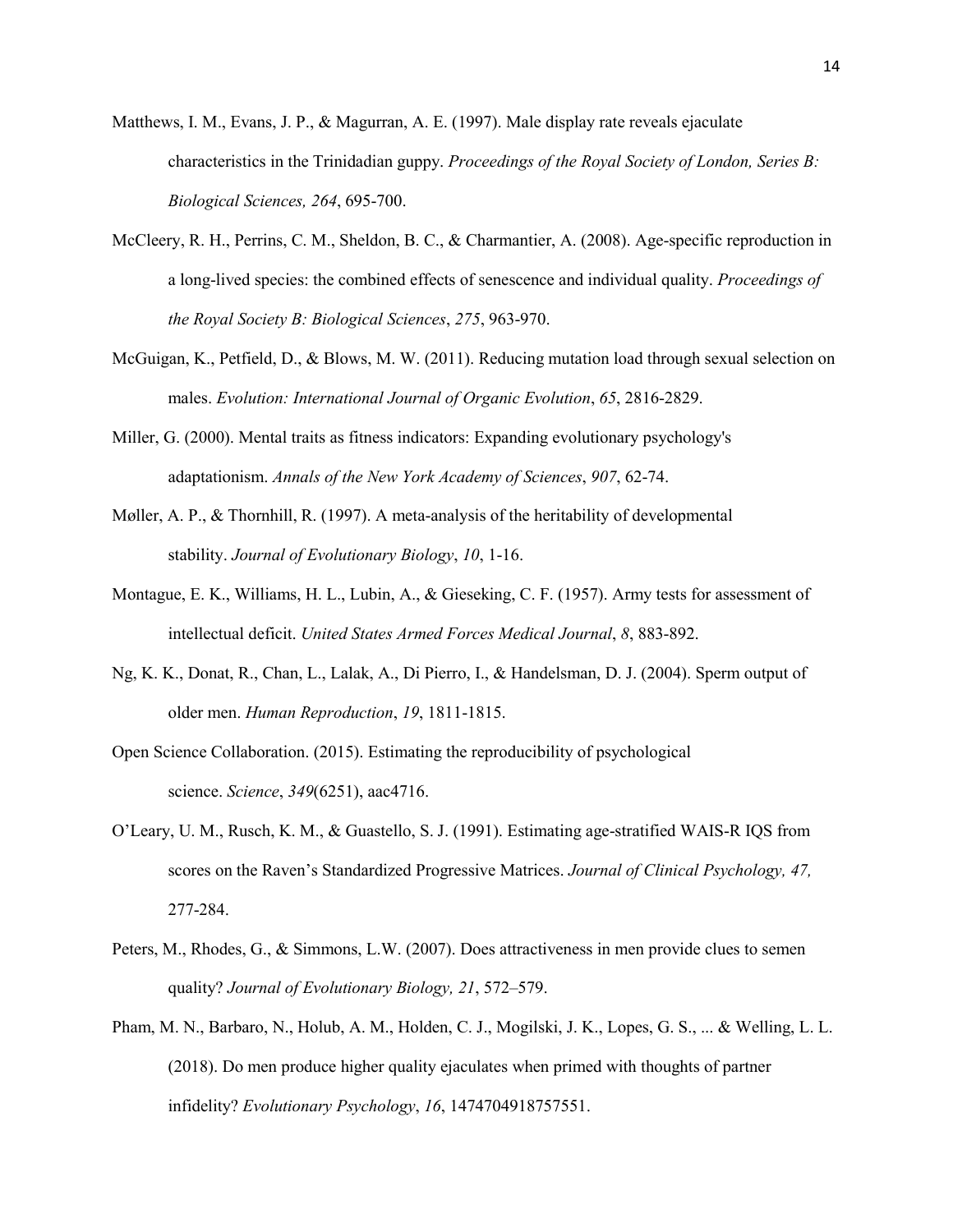- Pomiankowski, A., & Møller, A. P. (1995). A resolution of the lek paradox. *Proceedings of the Royal Society of London. Series B: Biological Sciences*, *260*, 21-29.
- Pook, M., Tuschen-Caffier, B., Kubek, J., Schill, W. B., & Krause, W. (2005). Personality, coping and sperm count. *Andrologia*, *37*, 29-35.
- Prokosch, M. D., Yeo, R. A., & Miller, G. F. (2005). Intelligence tests with higher g-loadings show higher correlations with body symmetry: Evidence for a general fitness factor mediated by developmental stability. *Intelligence*, *33*, 203-213.
- Raven, J. C. & Court J. H. (1992). *Manual for Raven's progressive matrices and vocabulary scales*. Oxford, UK: Oxford University Press.
- Schwartz, D., Laplanche, A., Jouannet, P., & David, G. (1979). Within-subject variability of human semen in regard to sperm count, volume, total number of spermatozoa and length of abstinence. *Journal of Reproduction and Fertility, 57*, 391-395.
- Sheldon, B. C. (1994). Male phenotype, fertility, and the pursuit of extra-pair copulations by female birds. *Proceedings of the Royal Society of London. Series B: Biological Sciences*, *257*, 25-30.
- Silventoinen, K., Posthuma, D., Van Beijsterveldt, T., Bartels, M., & Boomsma, D. I. (2006). Genetic contributions to the association between height and intelligence: evidence from Dutch twin data from childhood to middle age. *Genes, Brain and Behavior*, *5*, 585-595.
- Simmons, L. W., Peters, M., & Rhodes, G. (2011). Low pitched voices are perceived as masculine and attractive but do they predict semen quality in men? *PloS One*, *6*(12).
- Slagsvold, T., & Lifjeld, J. T. (1992). Plumage color is a condition-dependent sexual trait in male pied flycatchers. *Evolution*, *46*, 825-828.
- Soler, C., Nuñez, M., Gutiérrez, R., Nuñez, J., Medina, P., Sancho, M., Álvarez, J., & Nuñez, A. (2003). Facial attractiveness in men provides clues to semen quality. *Evolution and Human Behavior, 24*, 199-207.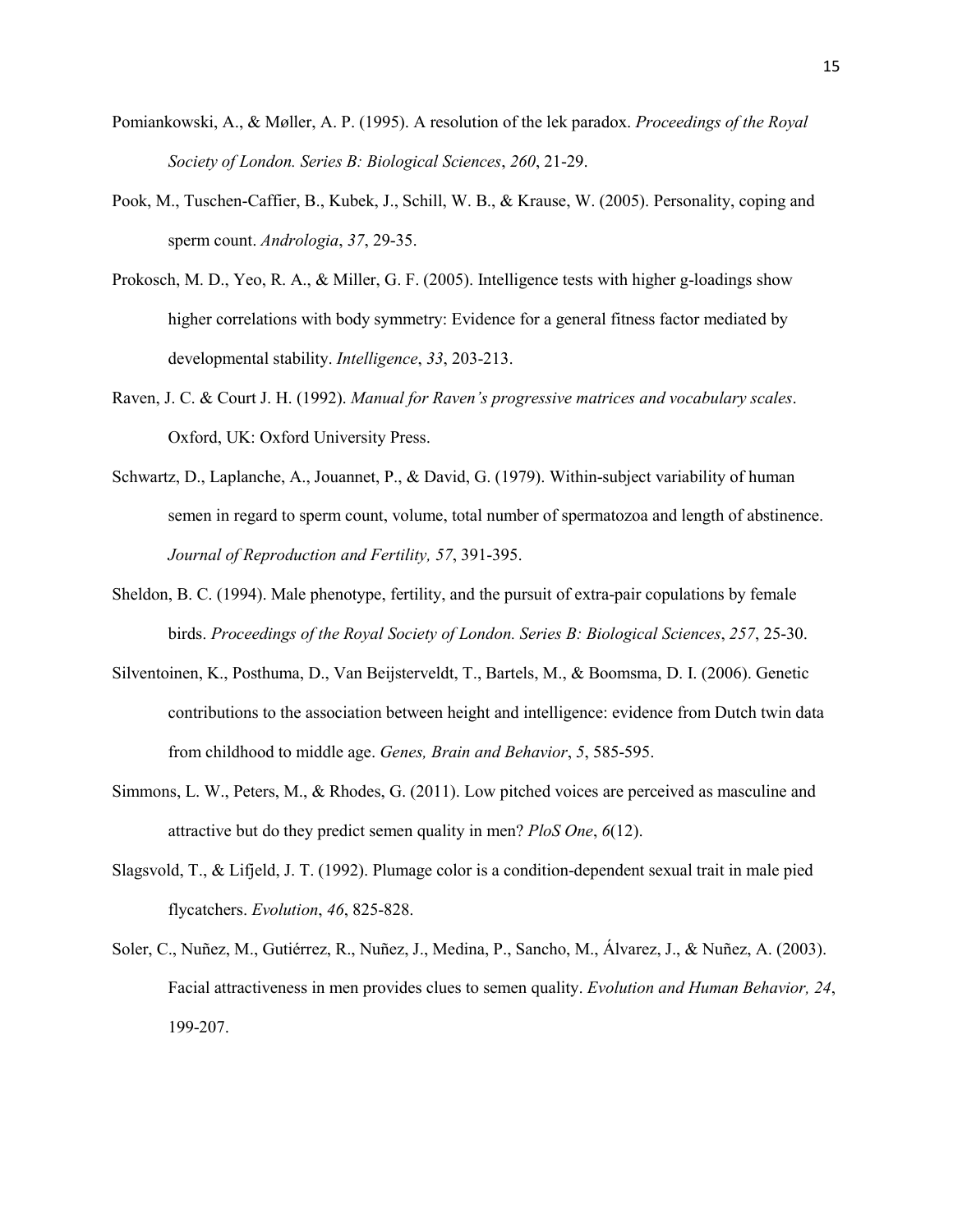- Soler, C., Kekäläinen, J., Nuñez, M., Sancho M., Álvarez, J. G., Nuñez, J., Yaber, I., & Gutiérrez, R. (2014). Male facial attractiveness and masculinity may provide sex- and culture-independent cues to semen quality. *Journal of Evolutionary Biology, 27*, 1930-1938.
- Sundet, J. M., Tambs, K., Harris, J. R., Magnus, P., & Torjussen, T. M. (2005). Resolving the genetic and environmental sources of the correlation between height and intelligence: A study of nearly 2600 Norwegian male twin pairs. *Twin Research and Human Genetics*, *8*, 307-311.
- Tukey, J. W. (1977). Some thoughts on clinical trials, especially problems of multiplicity. *Science, 198*, 679-684.
- Vijver, F. V. D. (1997). Meta-analysis of cross-cultural comparisons of cognitive test performance. *Journal of Cross-Cultural Psychology*, *28*, 678-709.
- Wechsler, D. (1981). The psychometric tradition: Developing the Wechsler Adult Intelligence Scale. *Contemporary Educational Psychology*, *6,* 82-85.
- World Health Organization. (2010). *WHO laboratory manual for the examination and processing of human semen* (5th ed.). Geneva, Switzerland: WHO Press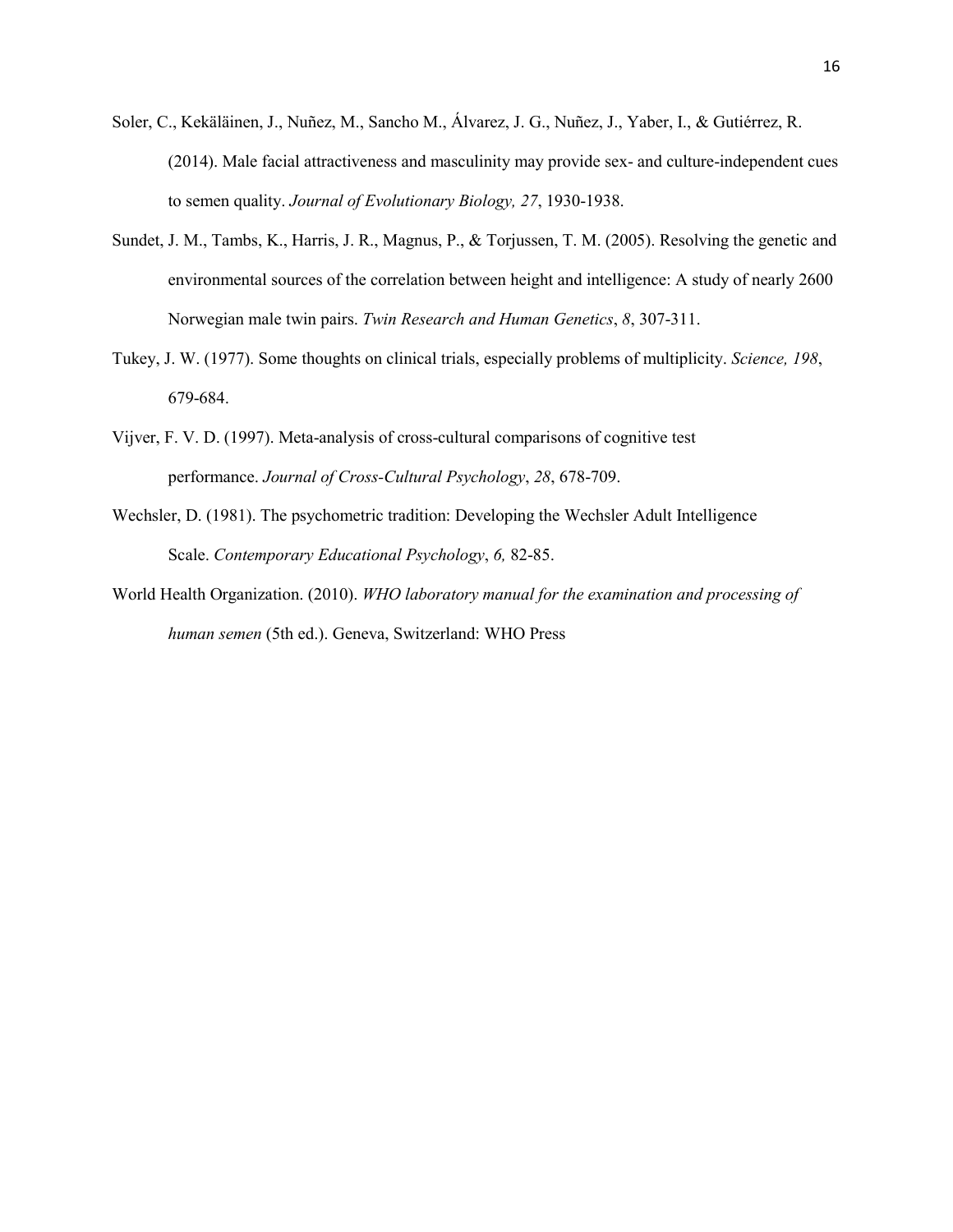**Table 1.** Descriptive statistics for target variables.

| <b>Target variable</b>     | Mean  | SD    | <b>Skewness</b> | Kurtosis |
|----------------------------|-------|-------|-----------------|----------|
|                            |       |       |                 |          |
| Intelligence               | 7.02  | 1.98  | 0.84            | $-0.49$  |
| Sperm count (M/Ejaculate)  | 60.05 | 55.16 | 4.08            | 3.35     |
| Sperm concentration (M/ml) | 56.50 | 33.45 | 0.78            | $-0.89$  |
| Sperm motility $(\%)$      | 44.41 | 16.59 | $-0.59$         | $-0.94$  |
| Age                        | 23.33 | 3.60  | 2.41            | 0.32     |
| Abstinence days            | 3.28  | 5.37  | 14.91           | 44.77    |
| Body Mass Index            | 27.18 | 5.12  | 3.57            | 5.02     |
|                            |       |       |                 |          |

*Note*: See text for definition of each variable;  $n = 41$ .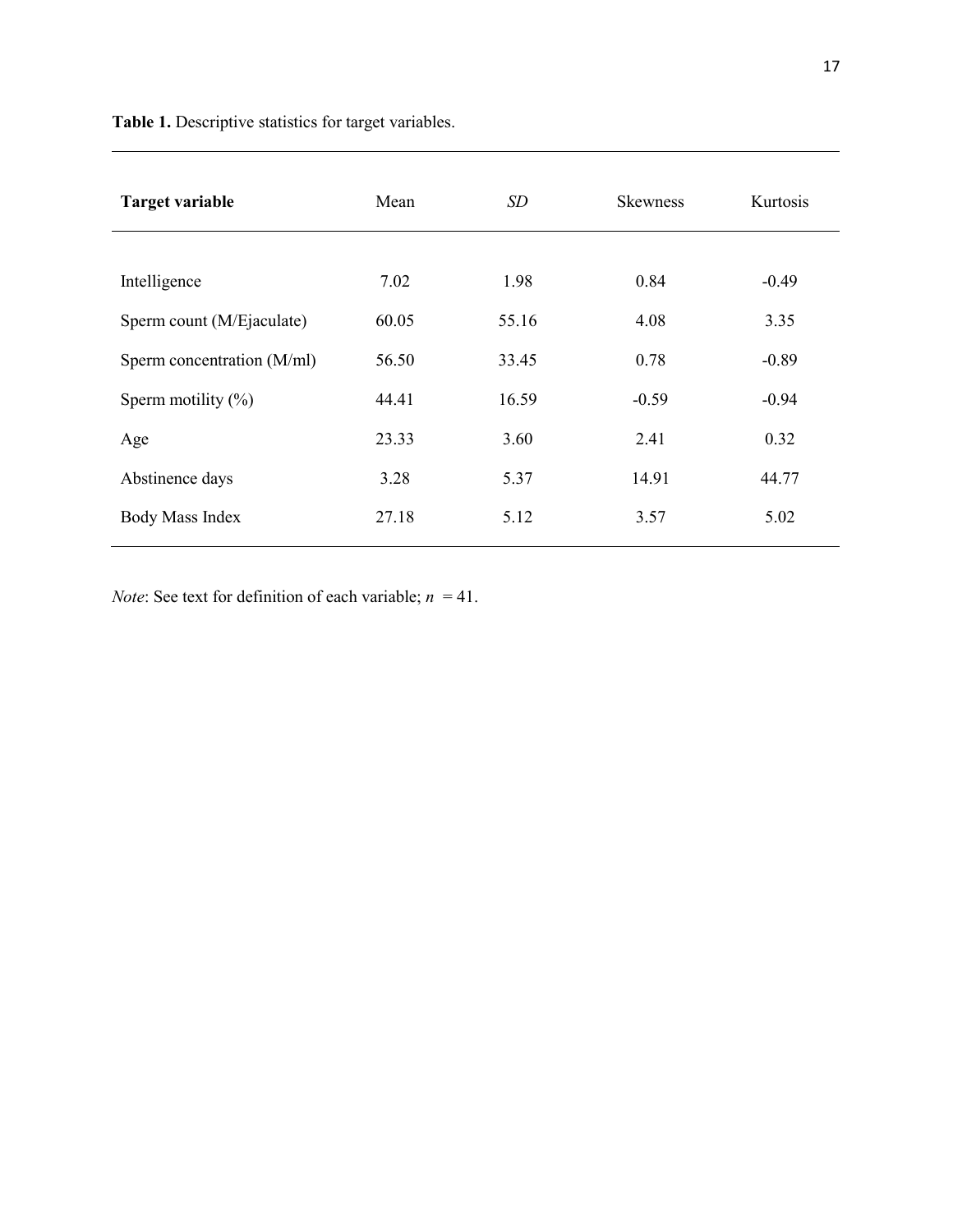**Table 2.** Spearman's zero-order and partial correlations (i.e. controlling for age, abstinence period, and body mass index) between measures of the target variables and measures of ejaculate quality.

# **Zero-order Spearman's correlations**

|                          | <b>Target variables</b> |                  |        |                  |        |                  |        |                 |
|--------------------------|-------------------------|------------------|--------|------------------|--------|------------------|--------|-----------------|
| <b>Ejaculate quality</b> |                         | Intelligence     |        | Abstinence       |        | Age              |        | Body mass index |
|                          | $\rho$                  | $\boldsymbol{p}$ | $\rho$ | $\boldsymbol{p}$ | $\rho$ | $\boldsymbol{p}$ | $\rho$ | p               |
| Sperm count              | .21                     | .195             | .33    | .029             | $-.23$ | .154             | $-.15$ | .349            |
| Sperm concentration      | $-.13$                  | .424             | .25    | .102             | $-.04$ | .817             | $-.12$ | .439            |
| Sperm motility           | .19                     | .226             | .22    | .156             | $-.23$ | .151             | $-.17$ | .302            |

# **Partial Spearman's correlations**

| <b>Ejaculate quality</b> |        | <b>Target variable</b><br>Intelligence |  |  |  |  |
|--------------------------|--------|----------------------------------------|--|--|--|--|
|                          | $\rho$ | $\boldsymbol{p}$                       |  |  |  |  |
| Sperm count              | .12    | .473                                   |  |  |  |  |
| Sperm concentration      | $-18$  | .301                                   |  |  |  |  |
| Sperm motility           | .10    | .571                                   |  |  |  |  |

*Note:* See text for variable definitions;  $n = 41$ .